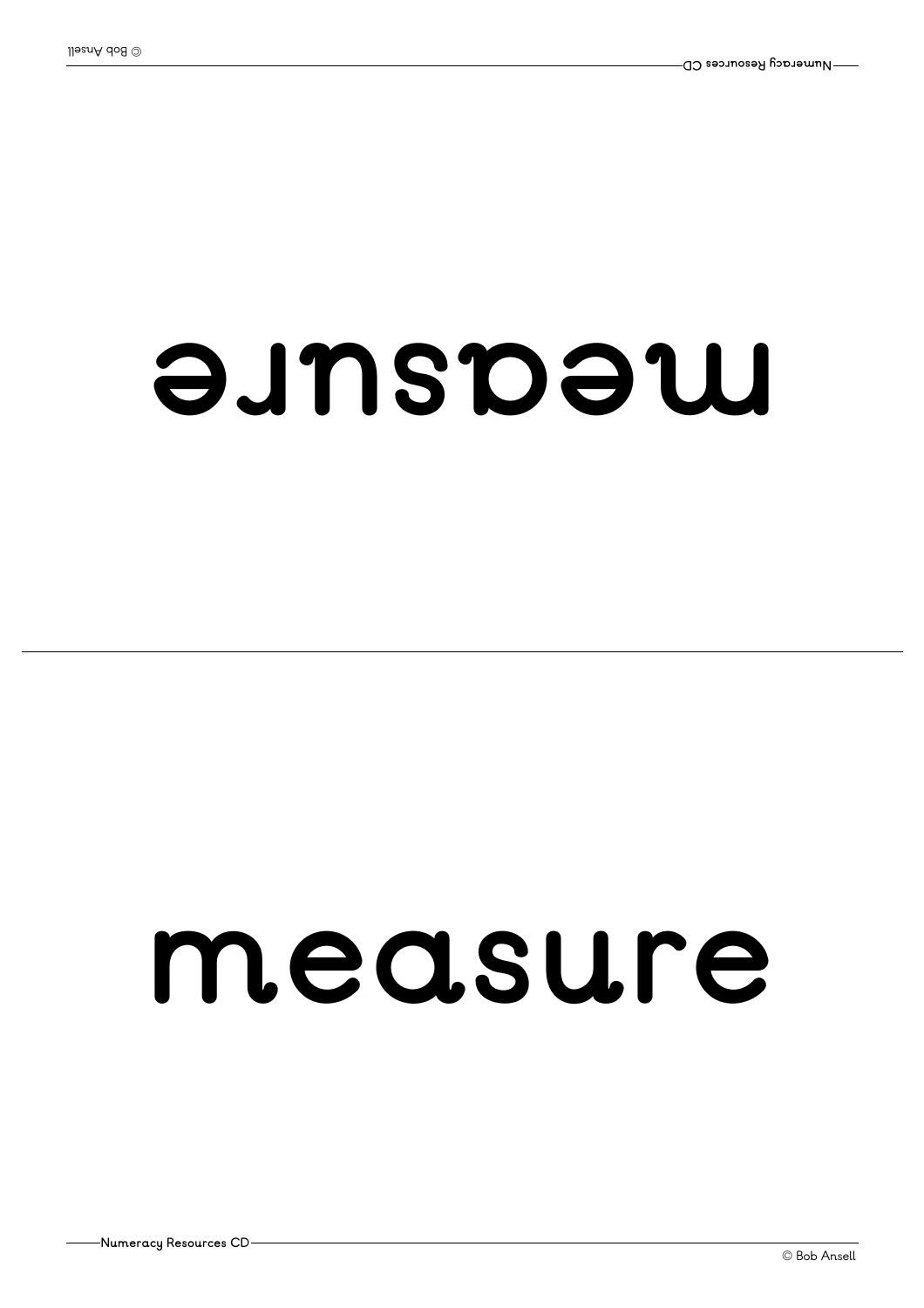**Numeracy Resources CD**

#### **ezi s**

#### **size**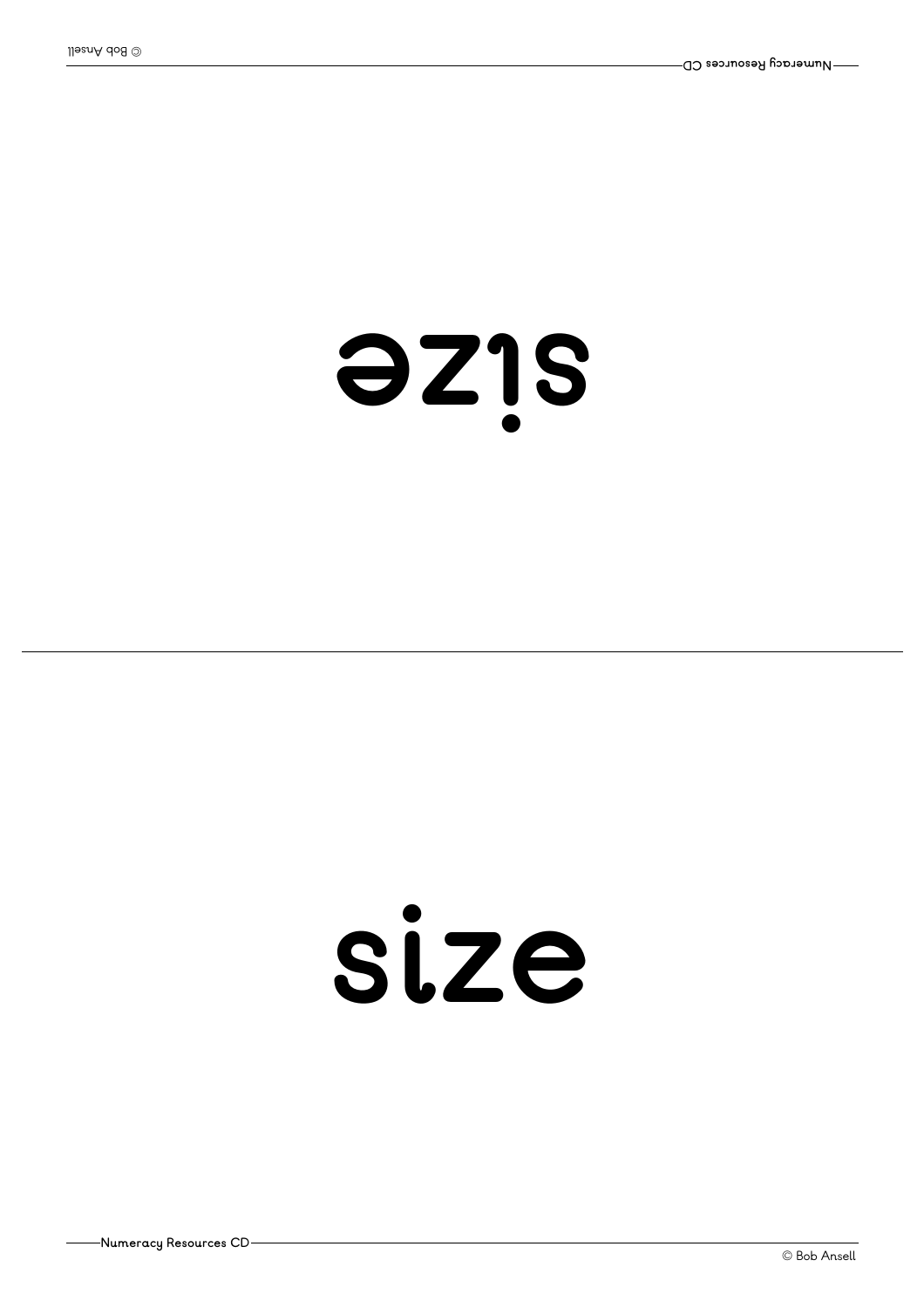#### euwddLe

### **compare**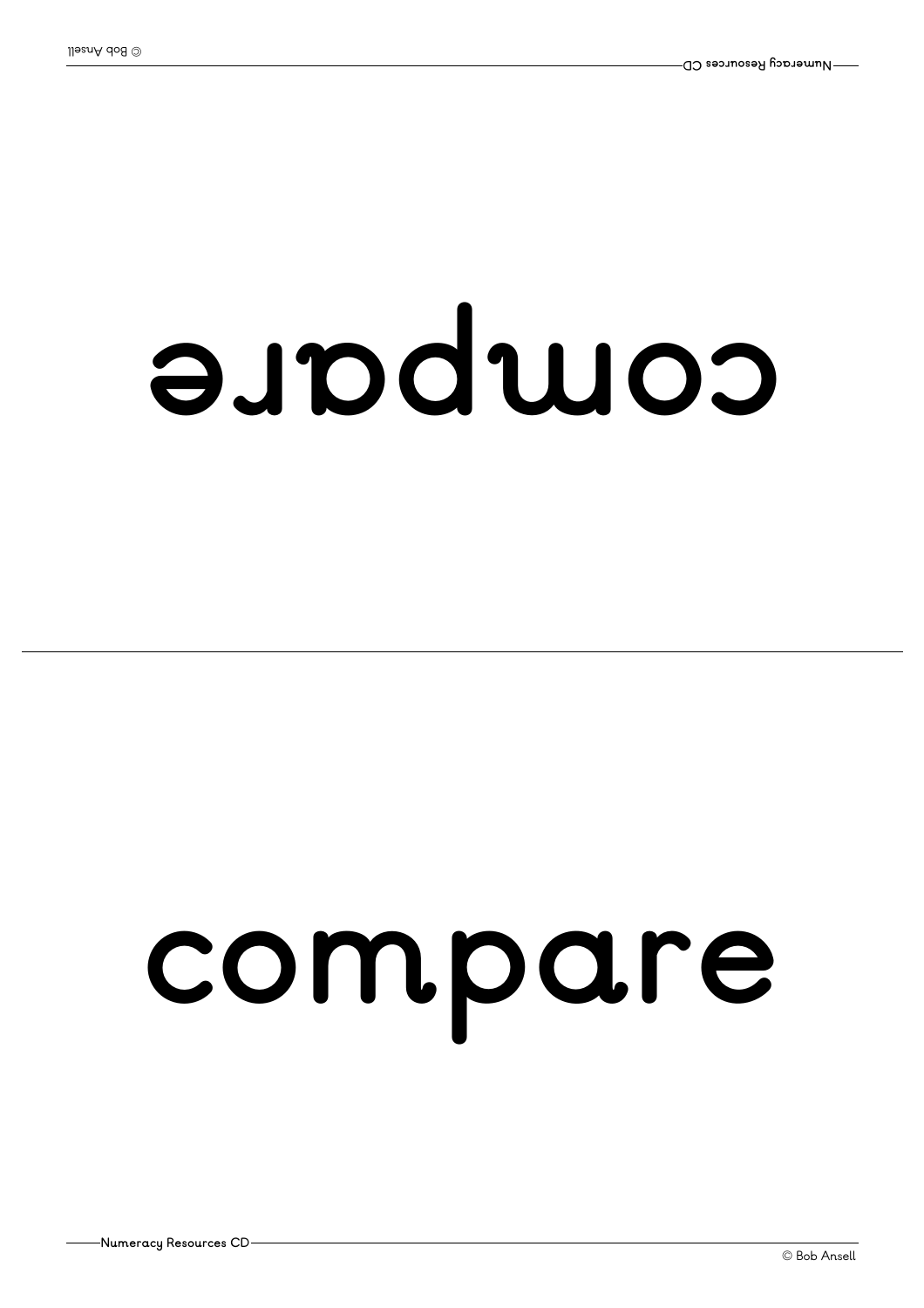### $G$  unspow **el acs**

### **measuring scale**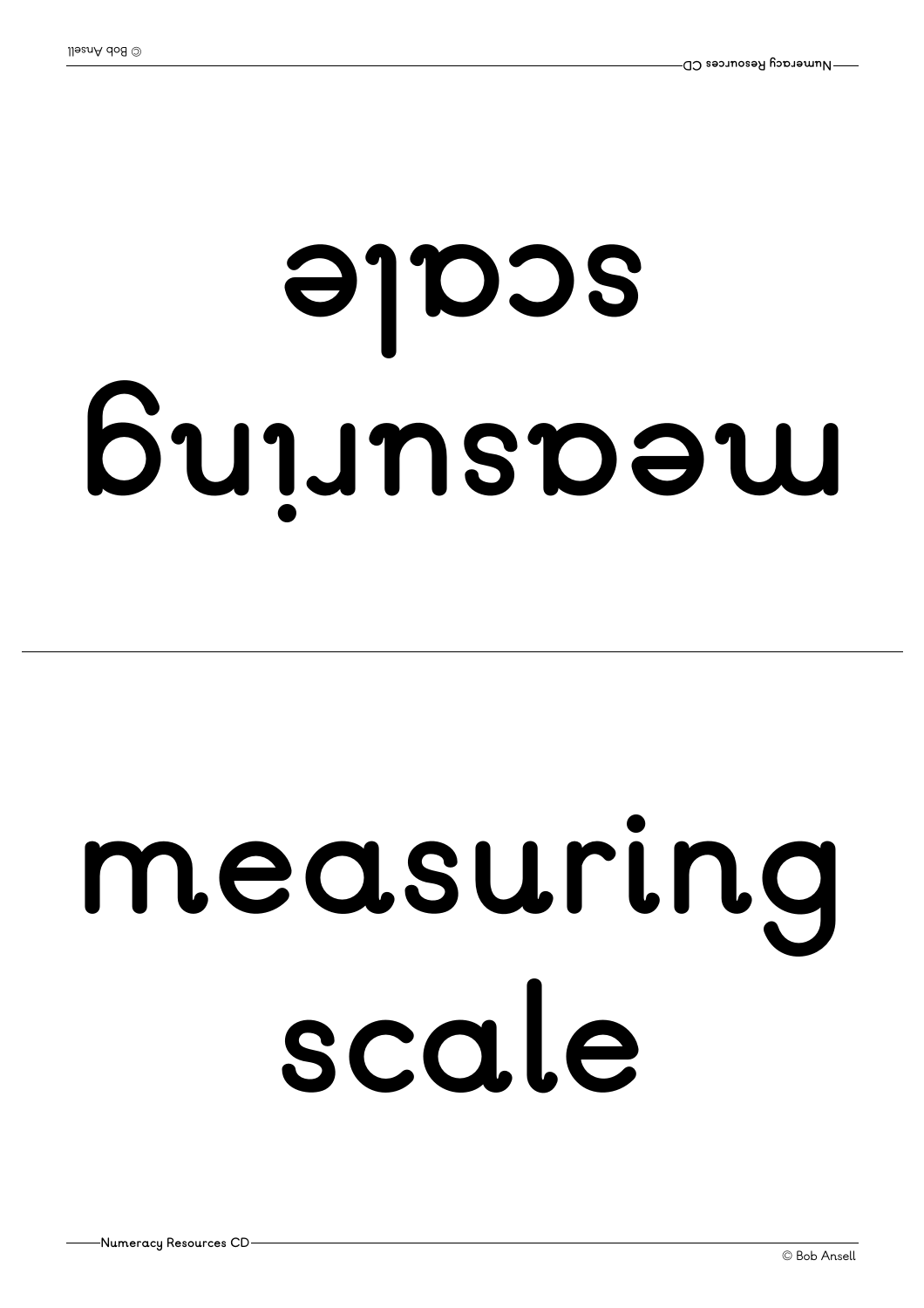### ssen6

### **guess**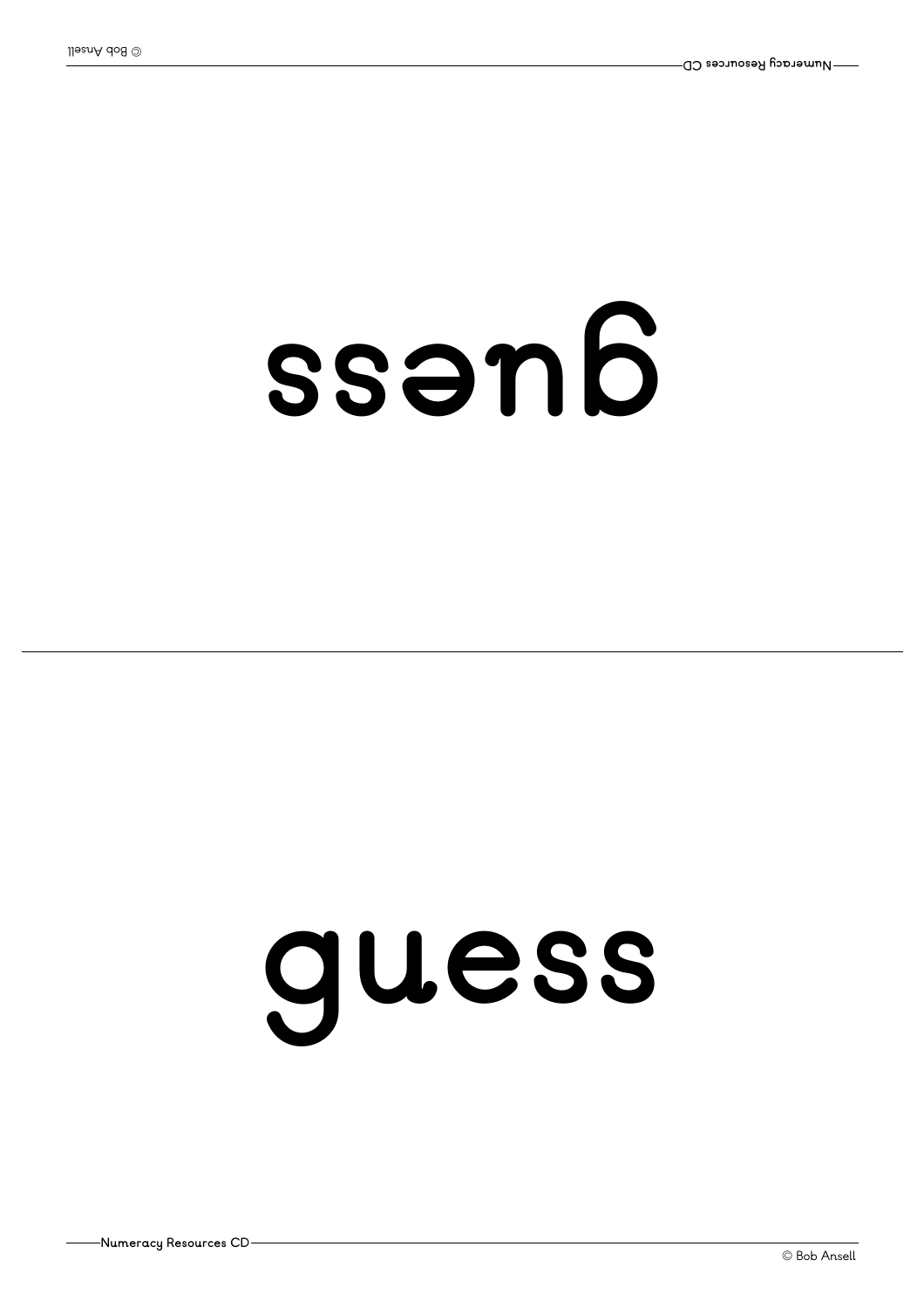#### **et a mi tse**

#### **estimate**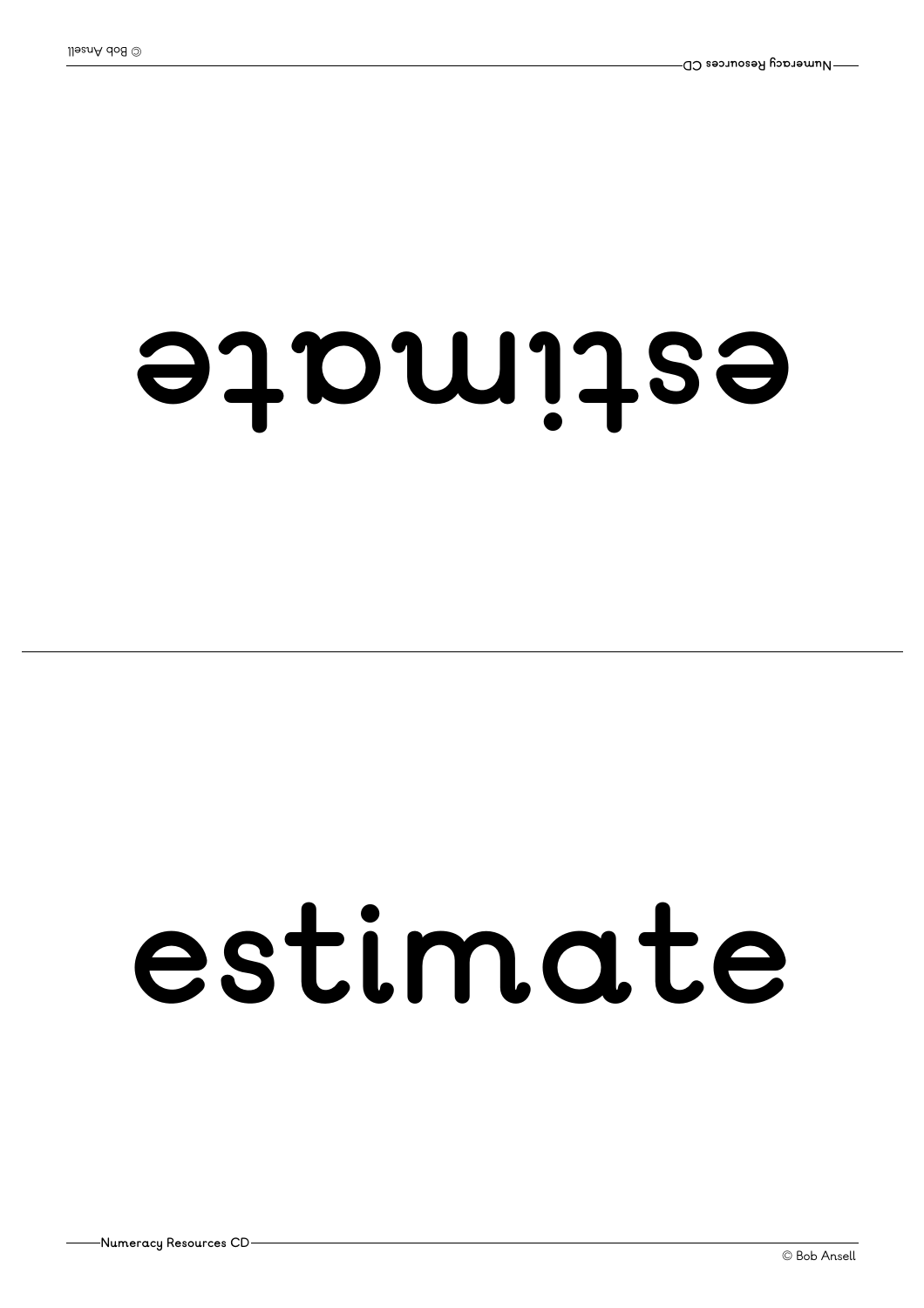# **<sup>h</sup>guone**

# **enough**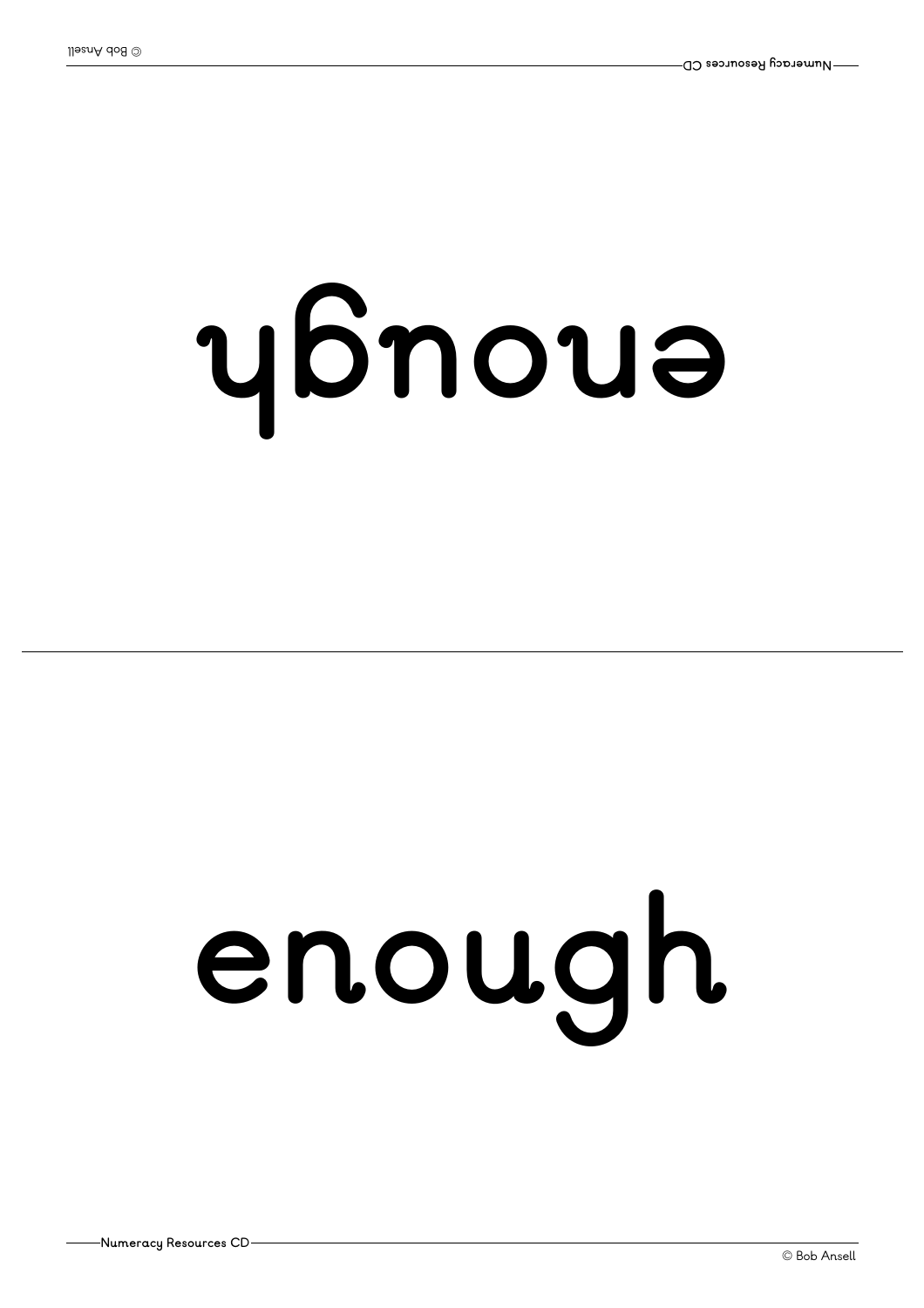# **ton <sup>h</sup>guone**

# **not enough**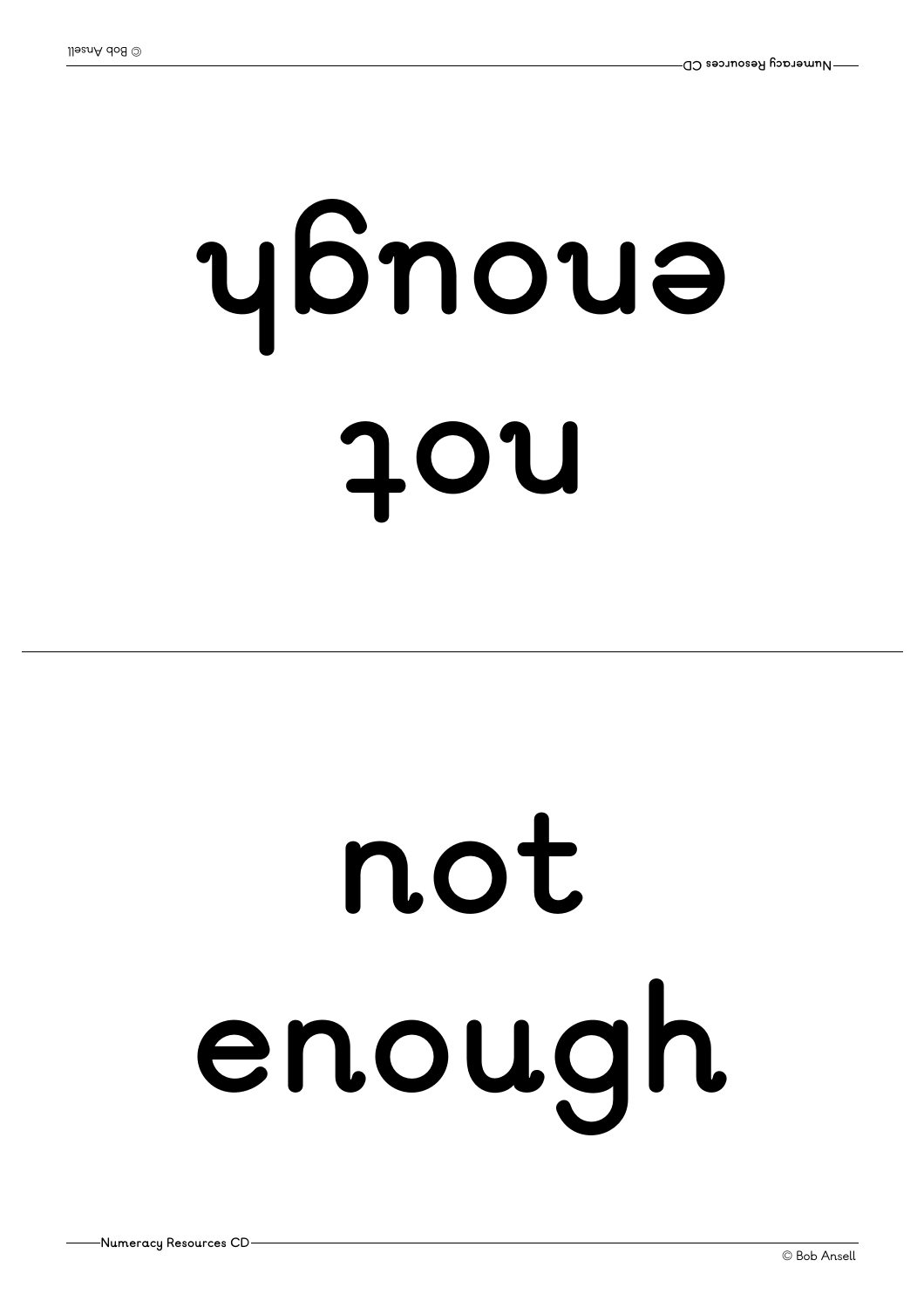### **hcu moot**

### **too much**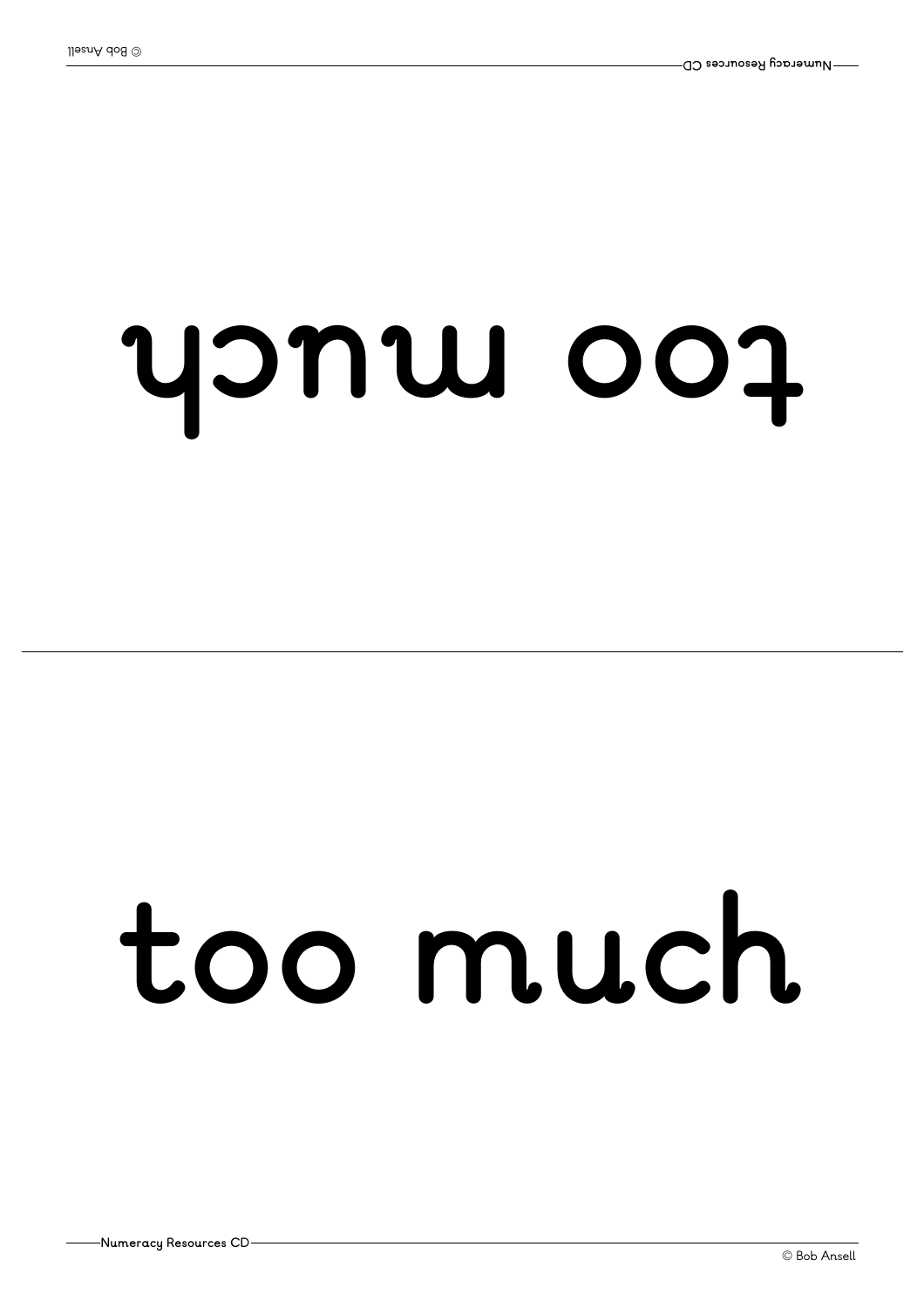#### **el ttil oot**

### **too little**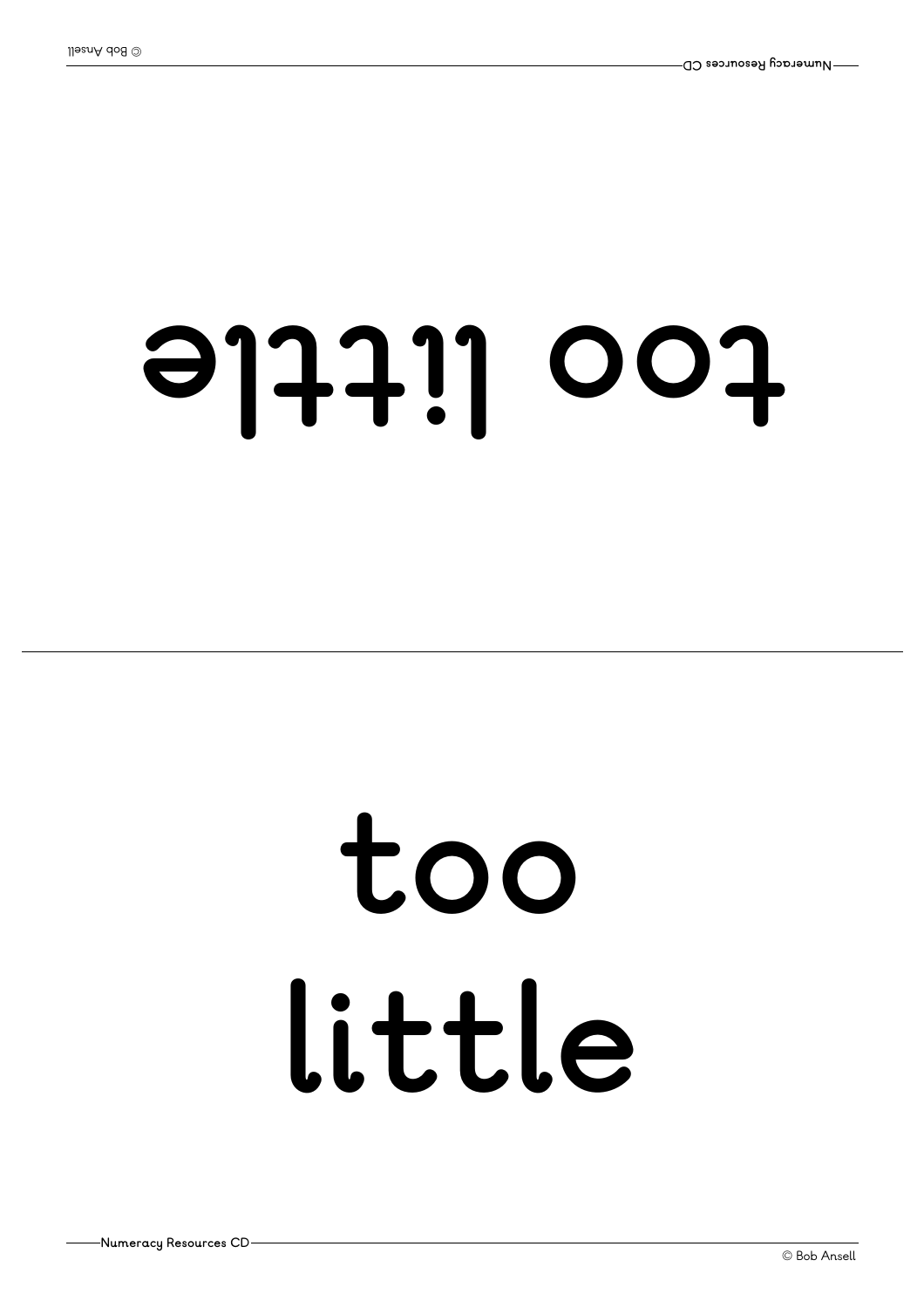# **yna moot**

## **too many**

**Numeracy Resources CD**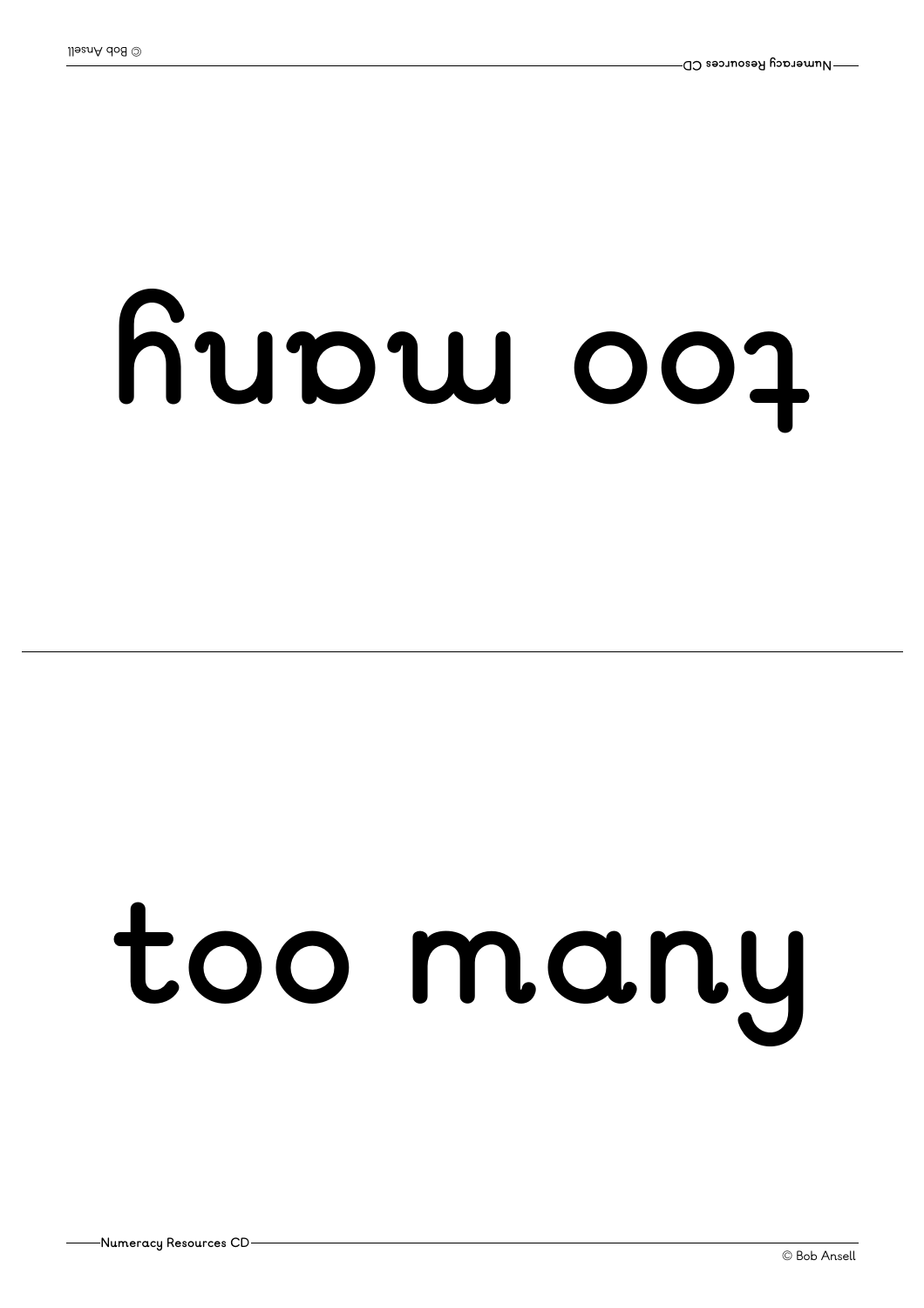### **wef oot**

### **too few**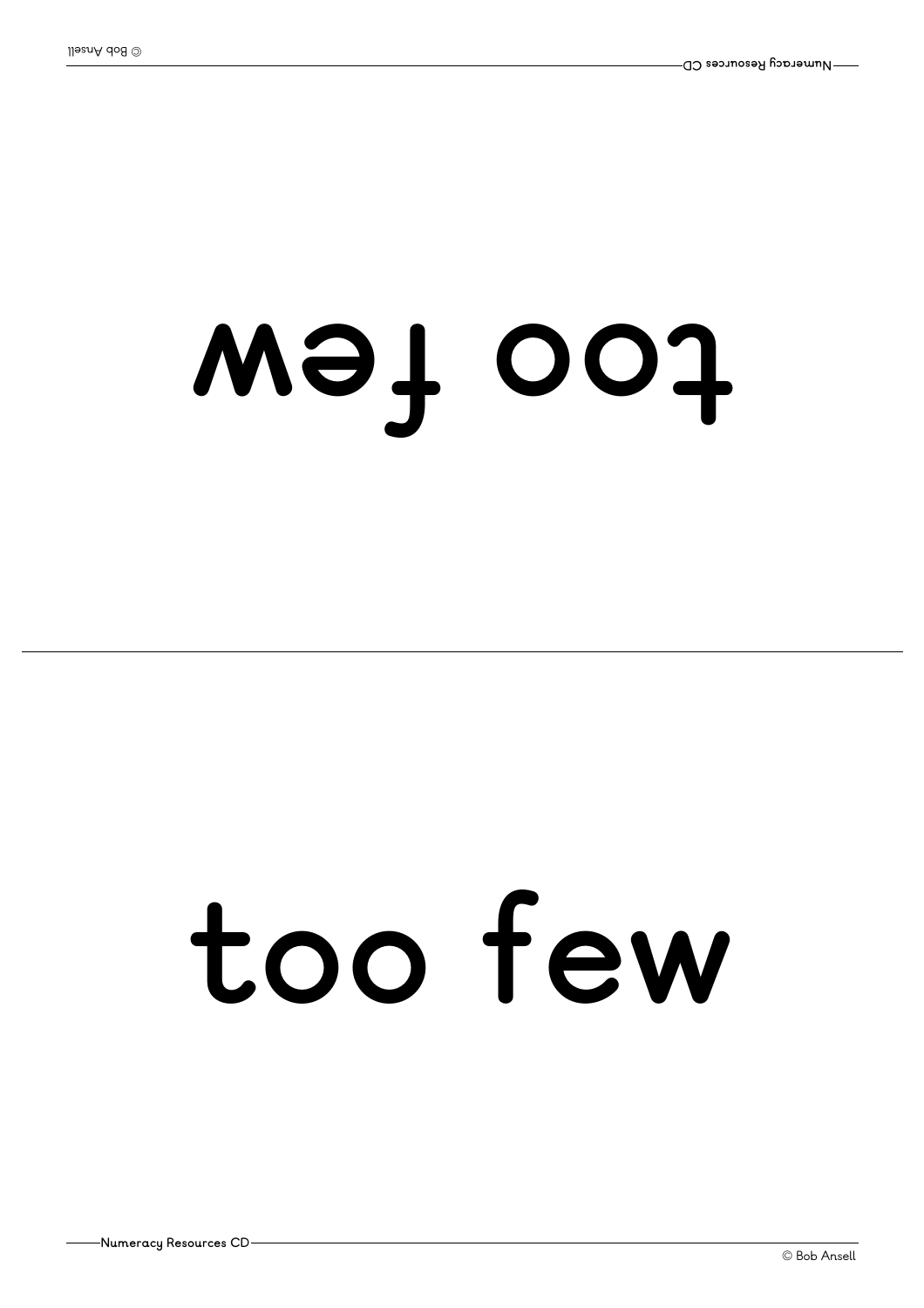# **yl <sup>r</sup> aen**

# **nearly**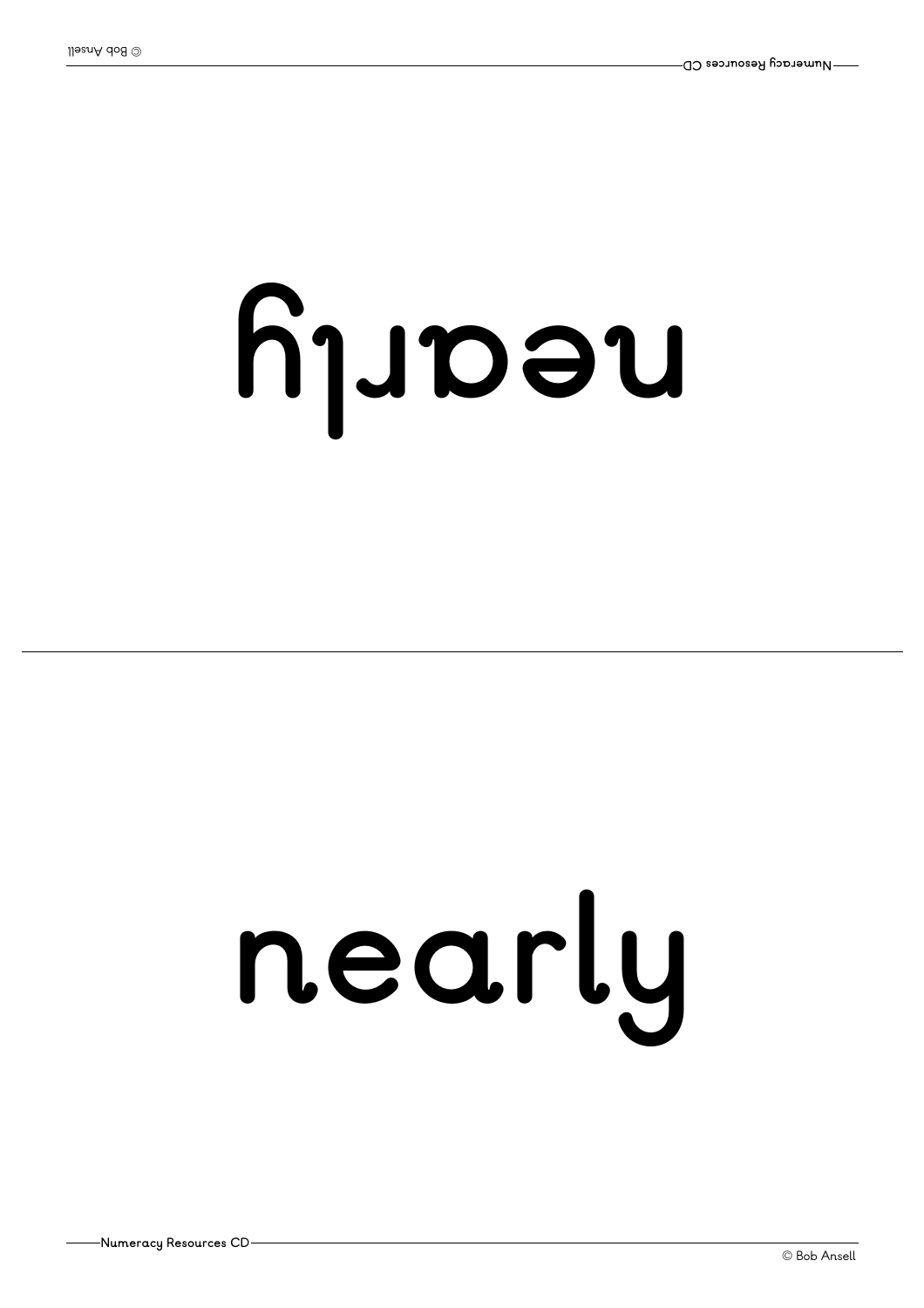# **yl <sup>h</sup>guor**

# **roughly**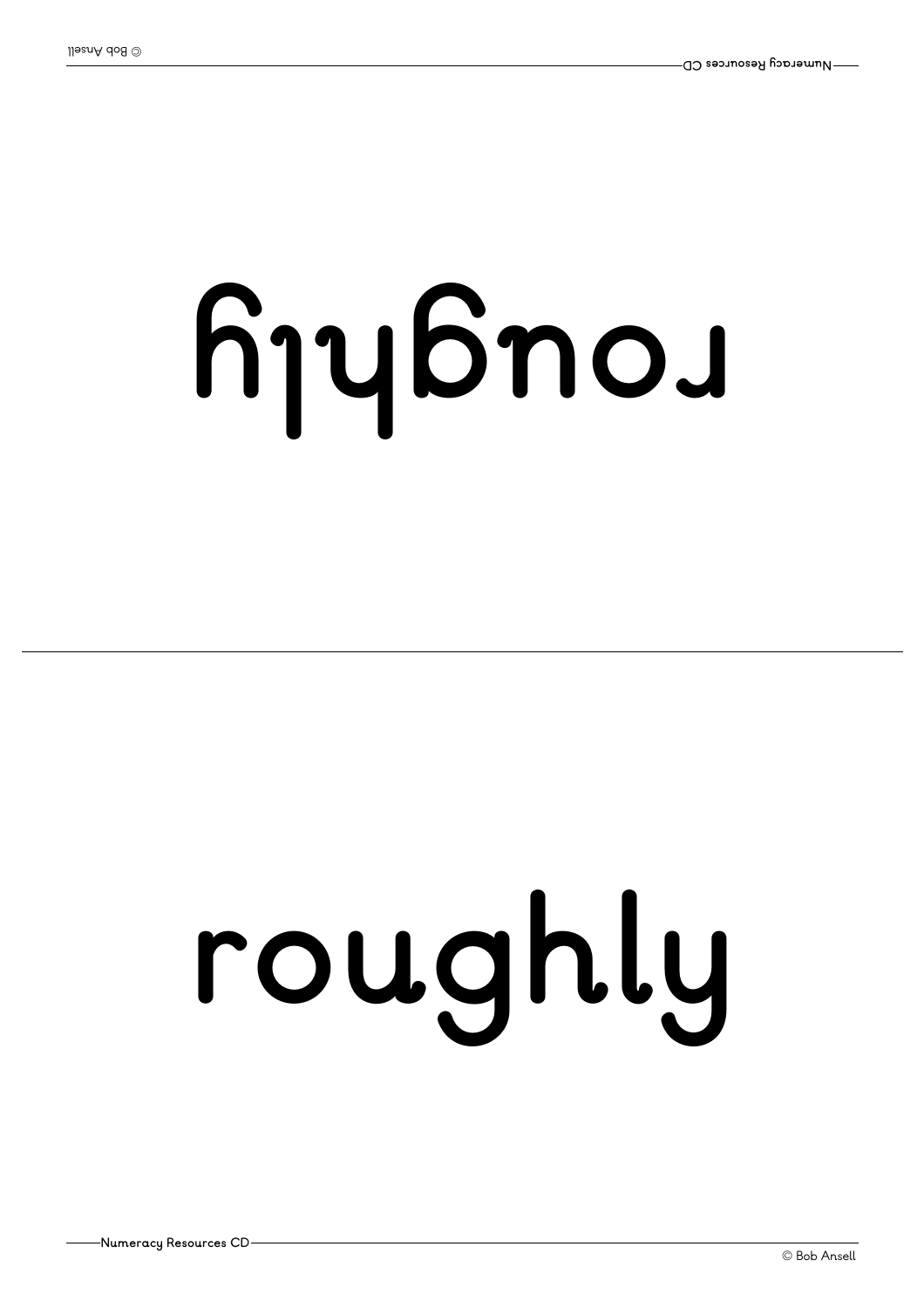#### **tuoba**

### **about**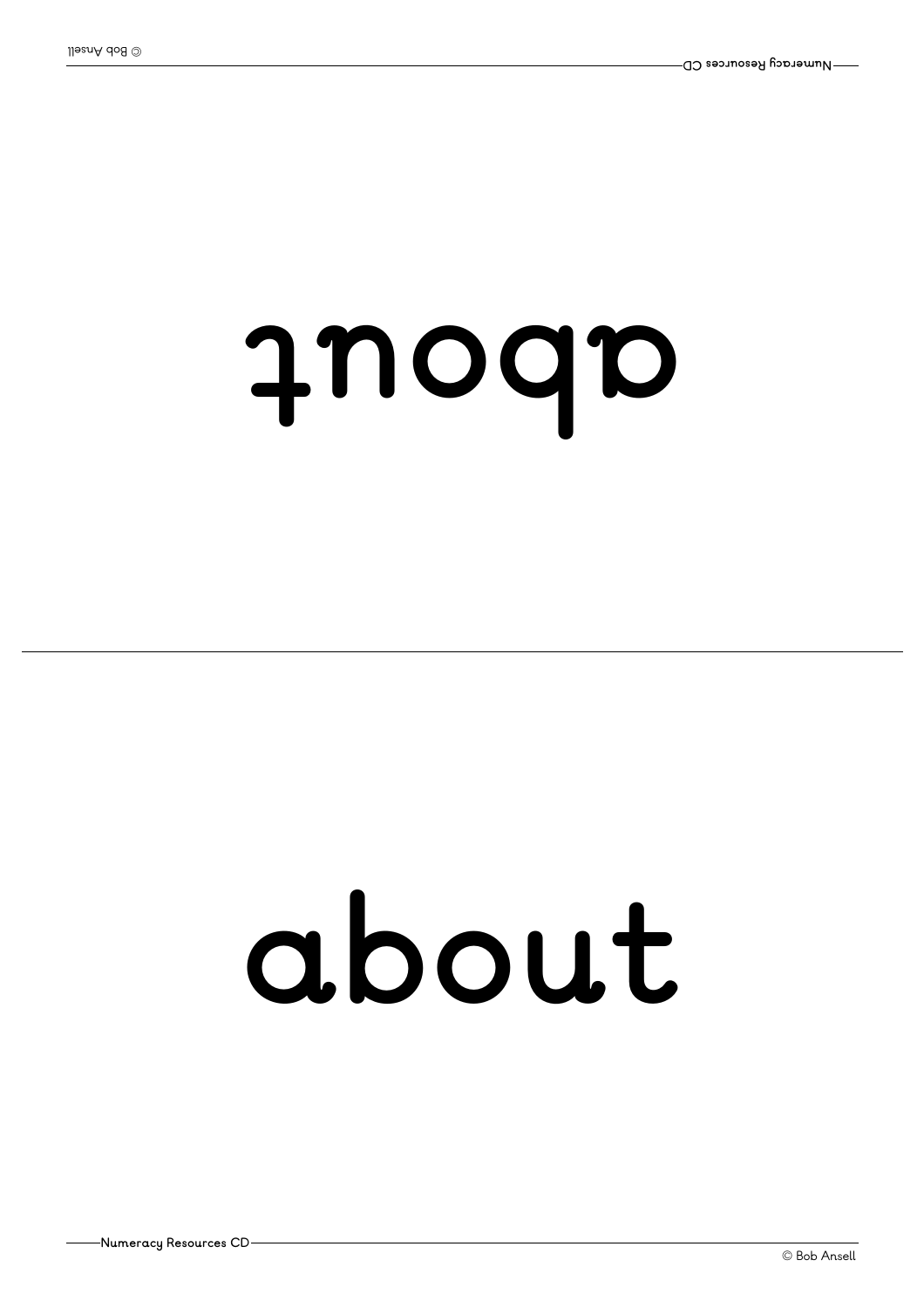#### **ot esol <sup>c</sup>**

### **close to**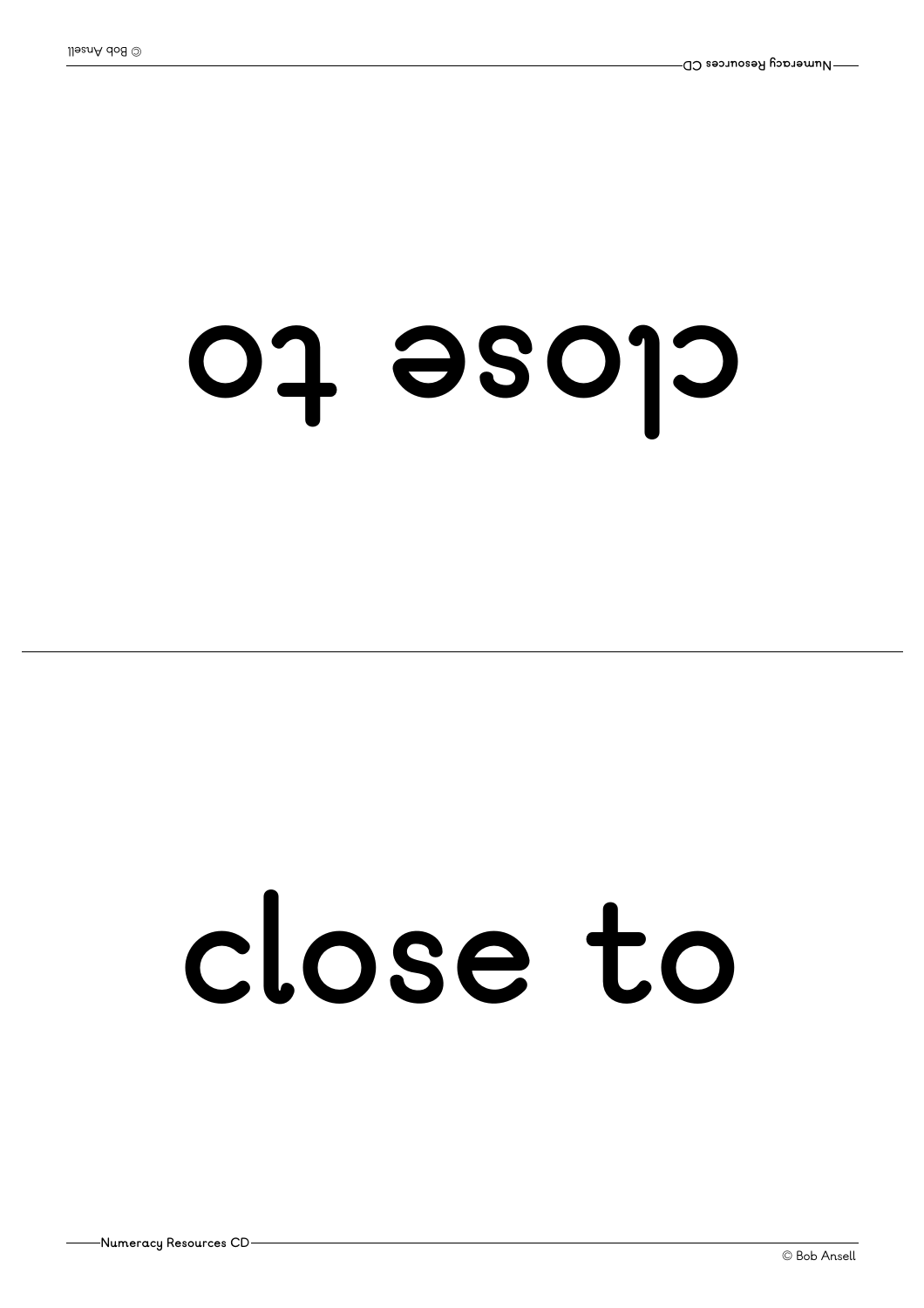## **eht tuoba s a e mas**

## **about the same as**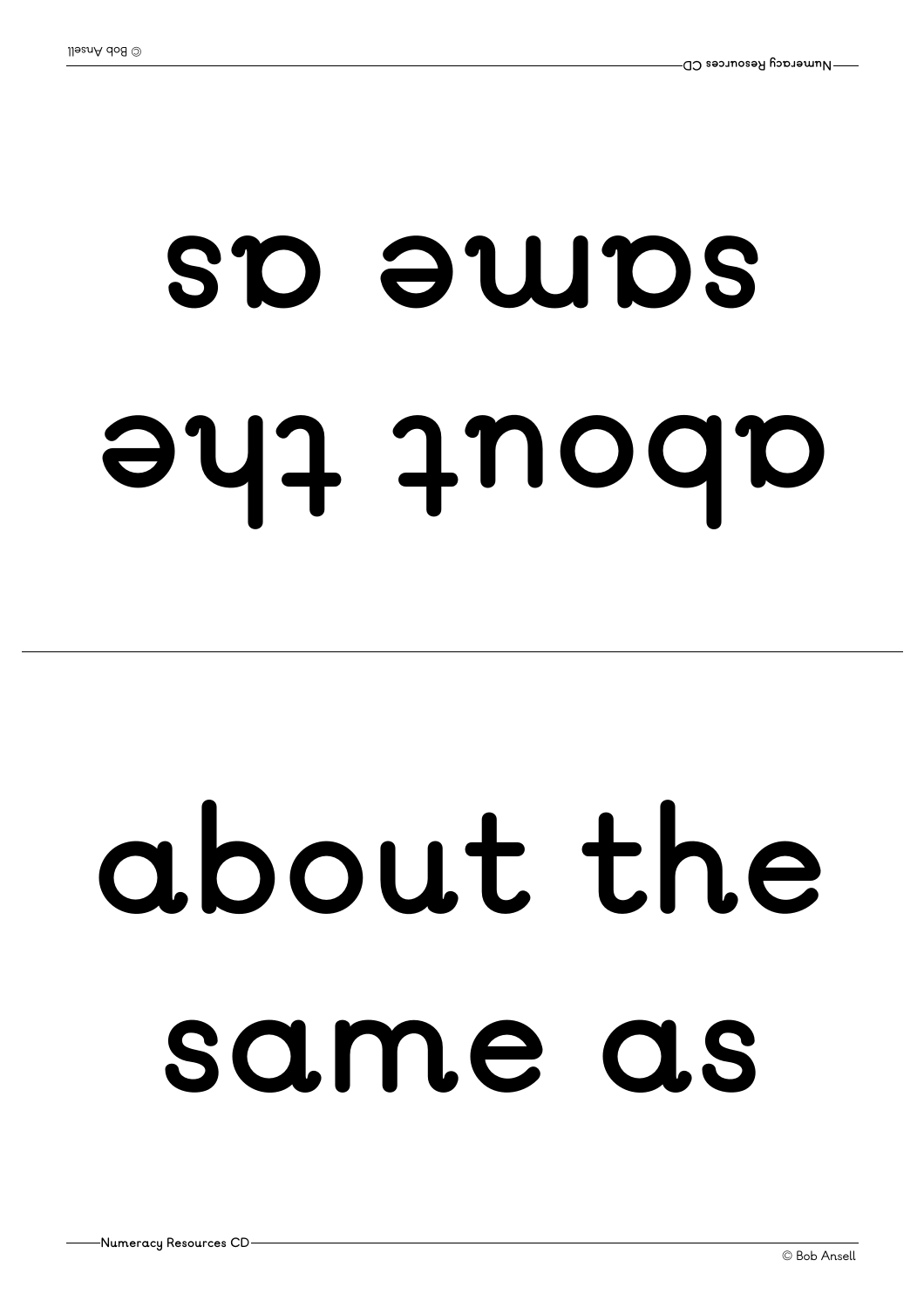## **<sup>r</sup> evo ts uj**

# **just over**